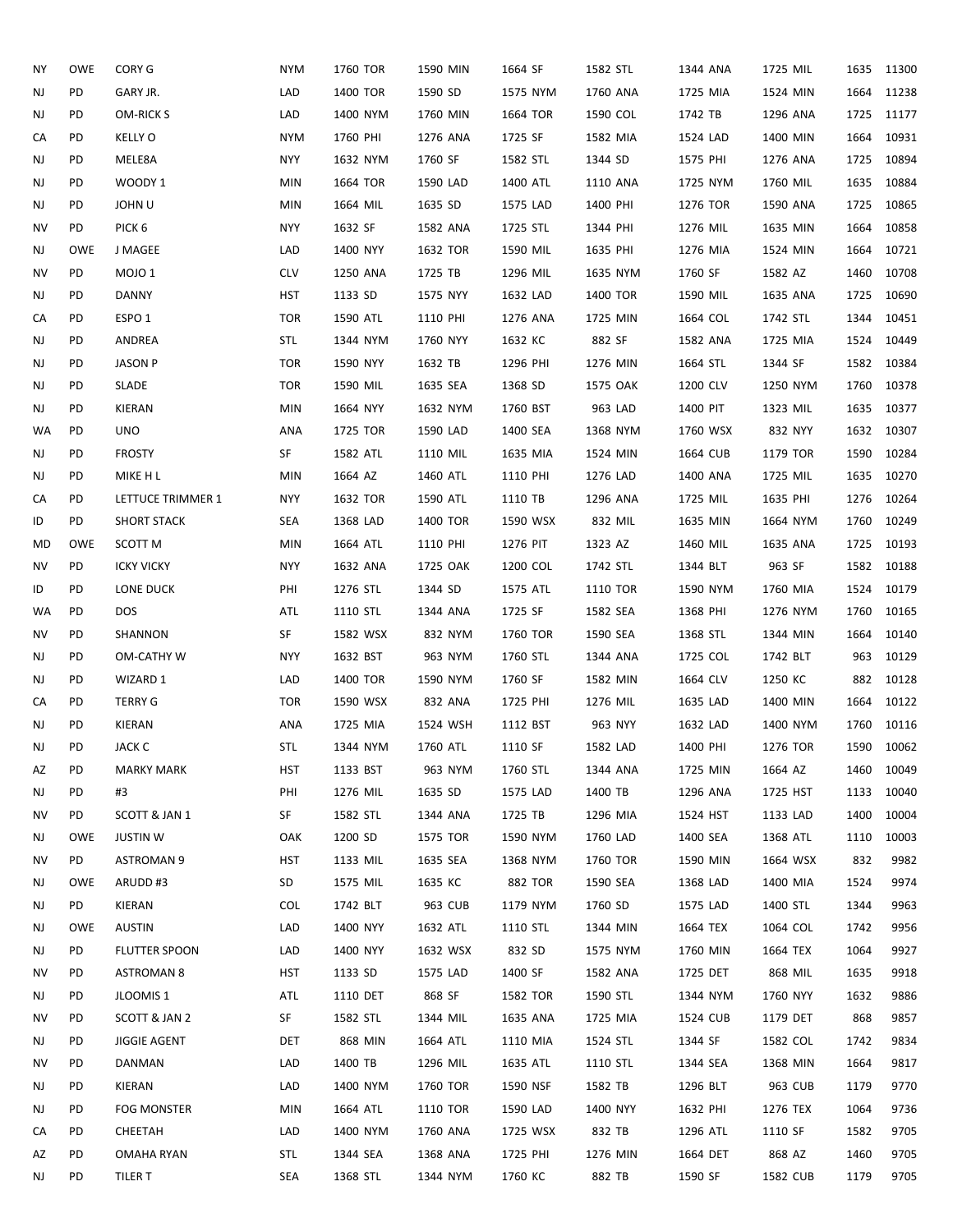| NJ | PD         | RON U                     | PHI        | 1276 STL | 1344 LAD | 1400 SF        | 1582 TB   | 1296 MIN | 1664 HST | 1133 | 9695 |
|----|------------|---------------------------|------------|----------|----------|----------------|-----------|----------|----------|------|------|
| NJ | <b>OWE</b> | <b>BOBBY W</b>            | <b>NYM</b> | 1760 TOR | 1590 MIN | 1664 DET       | 868 WSX   | 832 LAD  | 1400 SD  | 1575 | 9689 |
| NJ | OWE        | BWJ                       | <b>TOR</b> | 1590 WSX | 832 LAD  | 1400 SD        | 1575 NYM  | 1760 MIN | 1664 DET | 868  | 9689 |
| MD | <b>OWE</b> | MARK M 2                  | <b>MIN</b> | 1664 ATL | 1110 PHI | 1276 WSH       | 1112 CUB  | 1179 TOR | 1590 ANA | 1725 | 9656 |
| NJ | PD         | OM-CHAD                   | <b>TOR</b> | 1590 ATL | 1110 STL | 1344 WSX       | 832 SEA   | 1368 ANA | 1725 MIN | 1664 | 9633 |
| CA | PD         | AL E.                     | LAD        | 1400 SD  | 1575 SF  | 1582 ATL       | 1110 HST  | 1133 OAK | 1200 NYY | 1632 | 9632 |
| NJ | PD         | OM-GARY H2                | LAD        | 1400 ATL | 1110 NYM | 1760 TOR       | 1590 NYY  | 1632 WSX | 832 TB   | 1296 | 9620 |
| NV | PD         | PIMP JOOSE                | LAD        | 1400 NYY | 1632 ATL | 1110 SF        | 1582 SEA  | 1368 PIT | 1323 OAK | 1200 | 9615 |
| NJ | PD         | <b>BILLYNIS 3</b>         | SD         | 1575 TOR | 1590 TB  | 1296 MIN       | 1664 TEX  | 1064 PHI | 1276 WSH | 1112 | 9577 |
| NJ | PD         | OM-ERIC                   | <b>TOR</b> | 1590 PHI | 1276 ATL | 1110 MIA       | 1524 SWEA | 1368 COL | 1742 BST | 963  | 9573 |
| NV | PD         | <b>ASTROMAN 7</b>         | <b>HST</b> | 1133 SF  | 1582 SEA | 1368 WSX       | 832 LAD   | 1400 MIN | 1664 TOR | 1590 | 9569 |
| NJ | OWE        | GH-HENRY 1                | <b>BST</b> | 963 NYM  | 1760 SF  | 1582 MIN       | 1664 SEA  | 1368 STL | 1344 DET | 868  | 9549 |
| NJ | PD         | <b>SLUMPY</b>             | SF         | 1582 MIN | 1664 MIA | 1524 KC        | 882 PHI   | 1276 CLV | 1250 SEA | 1368 | 9546 |
| NJ | PD         | PIERCE                    | <b>NYY</b> | 1632 LAD | 1400 STL | 1344 ATL       | 1110 HST  | 1133 CLV | 1250 MIN | 1664 | 9533 |
| NJ | PD         | VAVA                      | LAD        | 1400 NYY | 1632 BST | 963 TB         | 1296 NYM  | 1760 ATL | 1110 STL | 1344 | 9505 |
| NJ | PD         | WOODY 2                   | <b>WSH</b> | 1112 LAD | 1400 DET | 868 MIN        | 1664 ATL  | 1110 NYM | 1760 TOR | 1590 | 9504 |
| ΝY | <b>OWE</b> | <b>DENNIS</b>             | <b>NYM</b> | 1760 ANA | 1725 TB  | 1296 BLT       | 963 PIT   | 1323 AZ  | 1460 BST | 963  | 9490 |
| CA | PD         | <b>RED BALLS 1</b>        | LAD        | 1400 NYY | 1632 NYM | 1760 STL       | 1344 ANA  | 1725 CIN | 369 CLV  | 1250 | 9480 |
| NJ | PD         | <b>JLOOMIS 1570</b>       | <b>MIN</b> | 1664 PHI | 1276 ATL | 1110 DET       | 868 MIA   | 1524 MIL | 1635 LAD | 1400 | 9477 |
| MD | <b>OWE</b> | MARK M 1                  | <b>MIN</b> | 1664 ATL | 1110 PHI | 1276 WSH       | 1112 PIT  | 1323 AZ  | 1460 MIA | 1524 | 9469 |
| NJ | PD         | OM-GARY H 1               | <b>HST</b> | 1133 BST | 963 NYY  | 1632 MIL       | 1635 LAD  | 1400 COL | 1742 BLT | 963  | 9468 |
|    | OWE        |                           | <b>WSX</b> |          | 1590 HST |                |           | 1635 LAD |          | 1760 | 9460 |
| NJ | OWE        | ARUDD#2                   | <b>NYM</b> | 832 TOR  |          | 1133 ATL       | 1110 MIL  |          | 1400 NYM |      | 9460 |
| NJ |            | <b>GH-LARRY</b>           |            | 1760 TOR | 1590 HST | 1133 MIL       | 1635 LAD  | 1400 WSX | 832 ATL  | 1110 |      |
| NJ | OWE        | ARUDD#1                   | WSX        | 832 TOR  | 1590 HST | 1133 ATL       | 1110 MIL  | 1635 LAD | 1400 ANA | 1725 | 9425 |
| NV | PD         | <b>DUHHH</b>              | SF         | 1582 NYY | 1632 WSH | 1112 DET       | 868 WSX   | 832 MIL  | 1635 NYM | 1760 | 9421 |
| ΝV | PD         | <b>ASTROMAN 3</b>         | <b>HST</b> | 1133 LAD | 1400 TOR | 1590 NYM       | 1760 SEA  | 1368 DET | 868 TB   | 1296 | 9415 |
| NJ | PD         | S-MATT                    | LAD        | 1400 TOR | 1590 NYM | 1760 ATL       | 1110 STL  | 1344 WSX | 832 SEA  | 1368 | 9404 |
| NJ | PD         | ADAM S1                   | AZ         | 1460 MIL | 1635 ATL | 1110 TEX       | 1064 MIN  | 1664 TOR | 1590 DET | 868  | 9391 |
| NJ | PD         | S-MATT W 2                | AZ         | 1460 ATL | 1110 CUB | 1179 MIN       | 1664 PHI  | 1276 TOR | 1590 WSH | 1112 | 9391 |
| CA | PD         | <b>RED BALLS 2</b>        | LAD        | 1400 WSX | 832 ANA  | 1725 HST       | 1133 TOR  | 1590 NYY | 1632 TEX | 1064 | 9376 |
| ΝV | PD         | <b>SCOTT &amp; SCOTTY</b> | SF         | 1582 CLV | 1250 TEX | 1064 AZ        | 1460 NYY  | 1632 CUB | 1179 OAK | 1200 | 9367 |
| CA | PD         | LETTUCE TRIMMER 2         | <b>BST</b> | 963 TB   | 1296 ATL | 1110 SF        | 1582 STL  | 1344 MIN | 1664 LAD | 1400 | 9359 |
| ID | PD         | <b>MATTRESS JEFF</b>      | ATL        | 1110 TEX | 1064 TOR | 1590 WSX       | 832 NYM   | 1760 SEA | 1368 MIL | 1635 | 9359 |
| CA | PD         | ESPO <sub>3</sub>         | <b>NYY</b> | 1632 SD  | 1575 WSX | 832 ANA        | 1725 PHI  | 1276 TEX | 1064 CLV | 1250 | 9354 |
| NJ | PD         | RACHEL C                  | STL        | 1344 LAD | 1400 NYM | 1760 BST       | 963 ATL   | 1110 NYY | 1632 HST | 1133 | 9342 |
| NJ | PD         | OM-EV                     | <b>NYY</b> | 1632 SEA | 1368 BLT | 963 MIA        | 1524 MIN  | 1664 TB  | 1296 KC  | 882  | 9329 |
| NJ | PD         | THE RAT                   | NYY        | 1632 HST | 1133 WSX | 832 SD         | 1575 LAD  | 1400 MIL | 1635 ATL | 1110 | 9317 |
| ΝV | PD         | <b>ASTROMAN 1</b>         | HST        | 1133 DET | 868 ANA  | 1725 LAD       | 1400 WSX  | 832 NYM  | 1760 TOR | 1590 | 9308 |
| ΝV | PD         | <b>ASTROMAN 6</b>         | HST        | 1133 MIL | 1635 ATL | 1110 TOR       | 1590 MIN  | 1664 STL | 1344 WSX | 832  | 9308 |
| NJ | PD         | TODD CC                   | DET        | 868 SEA  | 1368 LAD | 1400 ANA       | 1725 MIA  | 1524 TEX | 1064 STL | 1344 | 9293 |
| NJ | PD         | <b>BILLYNIS 1</b>         | <b>NYM</b> | 1760 WSX | 832 SD   | 1575 ATL       | 1110 ANA  | 1725 PIT | 1323 BST | 963  | 9288 |
| ΝV | PD         | JFP                       | ATL        | 1110 MIN | 1664 CUB | 1179 TEX       | 1064 PHI  | 1276 TOR | 1590 LAD | 1400 | 9283 |
| CA | OWE        | <b>GRINGO</b>             | NYY        | 1632 LAD | 1400 ATL | 1110 MIL       | 1635 HST  | 1133 CLV | 1250 WSH | 1112 | 9272 |
| NJ | PD         | ALEX CAT                  | PIT        | 1323 AZ  | 1460 WSH | 1112 COL       | 1742 TEX  | 1064 OAK | 1200 SEA | 1368 | 9269 |
| NJ | PD         | KIERAN                    | DET        | 868 WSX  | 832 LAD  | 1400 COL       | 1742 ATL  | 1110 ANA | 1725 TOR | 1590 | 9267 |
| NJ | PD         | UNCLE TOM                 | LAD        | 1400 MIN | 1664 ATL | 1110 PHI       | 1276 WSH  | 1112 MIL | 1635 TEX | 1064 | 9261 |
| ΝV | PD         | <b>ASTROMAN 4</b>         | HST        | 1133 MIN | 1664 DET | <b>868 TOR</b> | 1590 LAD  | 1400 NYM | 1760 WSX | 832  | 9247 |
| NJ | OWE        | BRIAN B                   | <b>MIN</b> | 1664 SF  | 1582 ATL | 1110 SEA       | 1368 TB   | 1296 STL | 1344 DET | 868  | 9232 |
| NJ | PD         | OM-ALAN & FI              | LAD        | 1400 ANA | 1725 PHI | 1276 NYM       | 1760 ATL  | 1110 TOR | 1590 CIN | 369  | 9230 |
| ΝV | PD         | <b>GINGER SPICE</b>       | SF         | 1582 LAD | 1400 HST | 1133 TB        | 1296 NYY  | 1632 OAK | 1200 BST | 963  | 9206 |